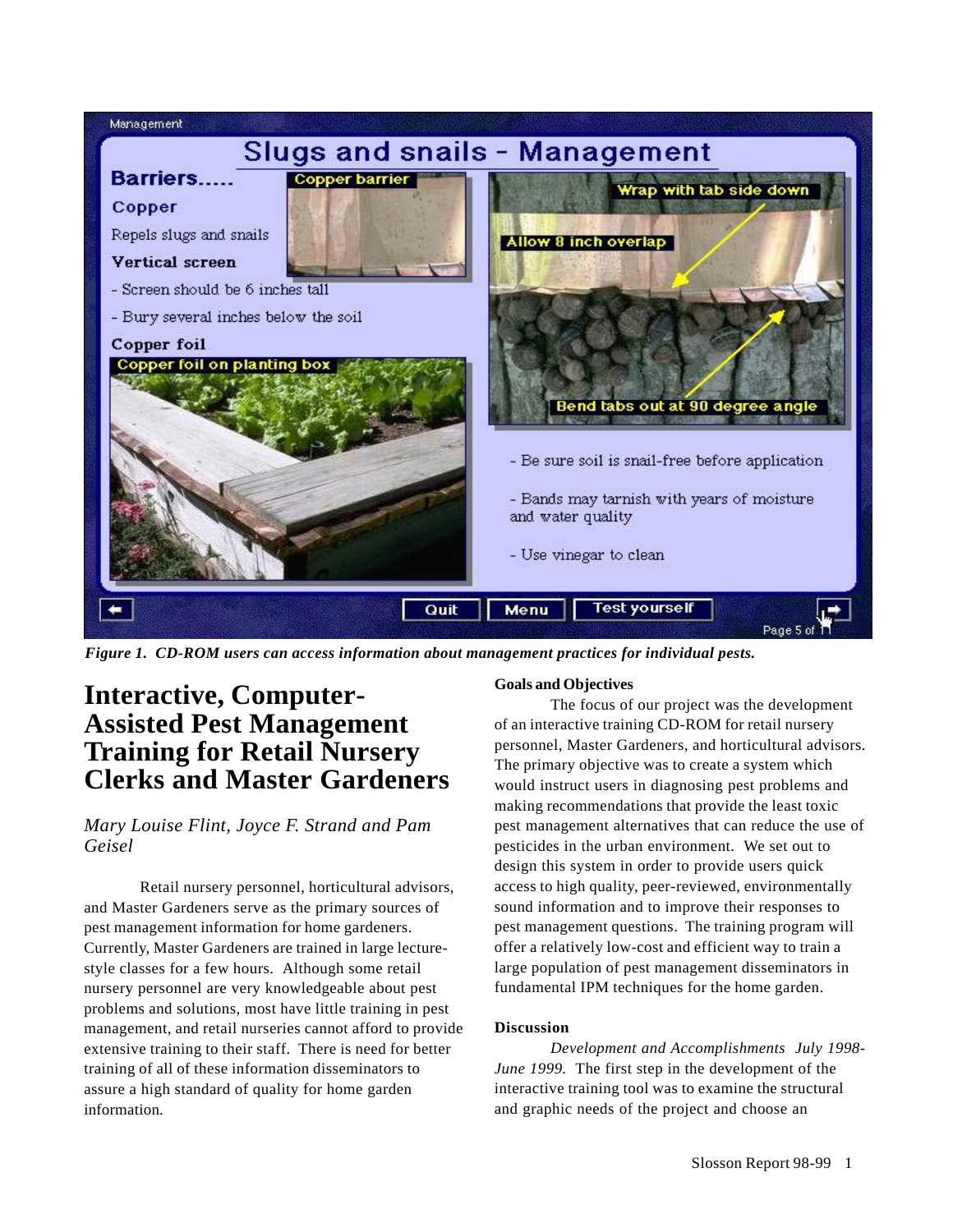authoring system. The training system is being developed in a CD-ROM format so that it can be readily used on all newer computers without requiring an Internet connection. We used Authorware by Macromedia to develop the training program because it readily accommodates graphics and text presentation, interactive testing, scoring, and other kinds of feedback. It is flexible and allows complex interactions among program elements. Development of this project began on the Macintosh platform, although the resulting program would be for both the Macintosh and PC. However, during the project, Macromedia stopped providing technical support on the version of Authorware we were using, forcing us to move to a new version produced solely for the PC.

We have developed part of an interactive training system designed specifically to train individual retail nursery staff and Master Gardeners to answer questions related to common garden and landscape problems. Early in the project the production team met to discuss user needs and develop basic format and design. Plans for modules on snails and slugs, ants, borers, lawn insects, root problems, vascular problems, virus diseases, and environmental disorders were planned, since these pests represent the largest part of the garden questions asked.

The design of individual modules is based on a main menu from which the user can view presentations about pest identification, life cycle and seasonal development, damage, and management practices. The presentations make extensive use of photos and line drawings, and in some cases video clips. Sound is incorporated into the presentations to point out key features in illustrations or to highlight particularly important points. From the main menu, users also can select the "test your knowledge" sections and answer true-false; multiple choice; matching; or interactive, game-like "complete the diagram" questions that require understanding of the materials presented. Each test gives the user a chance to return to the relevant sections of the presentation when help is needed to answer a question, or when the answer given is incorrect.

Slugs and snails were the subject of the first module (Figure 1). To develop the module, we had to identify appropriate photographs and line drawings and write the module text. Programming to facilitate the flow and interrelationships between various pieces has also been completed. Dozens of potential users have reviewed the module and provided feedback on improvements. The module has also been demonstrated to

several Master Gardener groups. Comments received are being applied to other modules as appropriate.

The Slosson Foundation provided partial funding for a related project in 1995-96 and 1996-97. That project developed a comprehensive CD-ROM resource for diagnosis and management of vegetable, fruit tree, and ornamental pests and problems on which this training module was to be based. We had originally intended to reconfigure much of the information in the comprehensive CD-ROM into this training system. However, as potential users began to test this new system, we realized that adaptation was not going to be as simple as originally anticipated. Users and reviewers brought to our attention the great need for more detailed photos and line drawings as well as the need for high quality video clips to train users most effectively. Management sections needed to be researched more thoroughly to include greater depth of information on pesticide application, hazards, and potential problems to non-target organisms than had been included in the reference. We also needed to research the types of questions Master Gardeners and retail nursery personnel were getting from homeowners. In order to satisfy the demands of the user while at the same time creating a high quality professional product which is also attractive and fun to use, we needed to create an entirely new product.

A focus group consisting of retail nursery workers, consultants, managers and several Master Gardeners was developed to help us determine what kinds of things Master Gardeners and retail nursery personnel need to know to effectively satisfy a client's inquiry. This group is currently providing feedback on the quiz sections of our modules on ants and borers. Two of the most commonly used insecticides in home gardens and landscapes, diazinon and chlorpyrifos, are used for ant and borer control and have recently been found contaminating surface water due to drainage from urban areas. It is our goal to provide users with reliable information about alternatives to these pesticides. We want users to be able to learn how to enhance control by combining multiple control tactics, while decreasing the amount of pesticides applied. This feedback is being incorporated into new sections of the CD-ROM. Modules on lawn insects and biological control are also underway.

*Future plans and expected outcomes.* Although we have had a few setbacks while developing the interactive CD-ROM, we are committed to completing 12 interactive tutorial modules as promised in our original